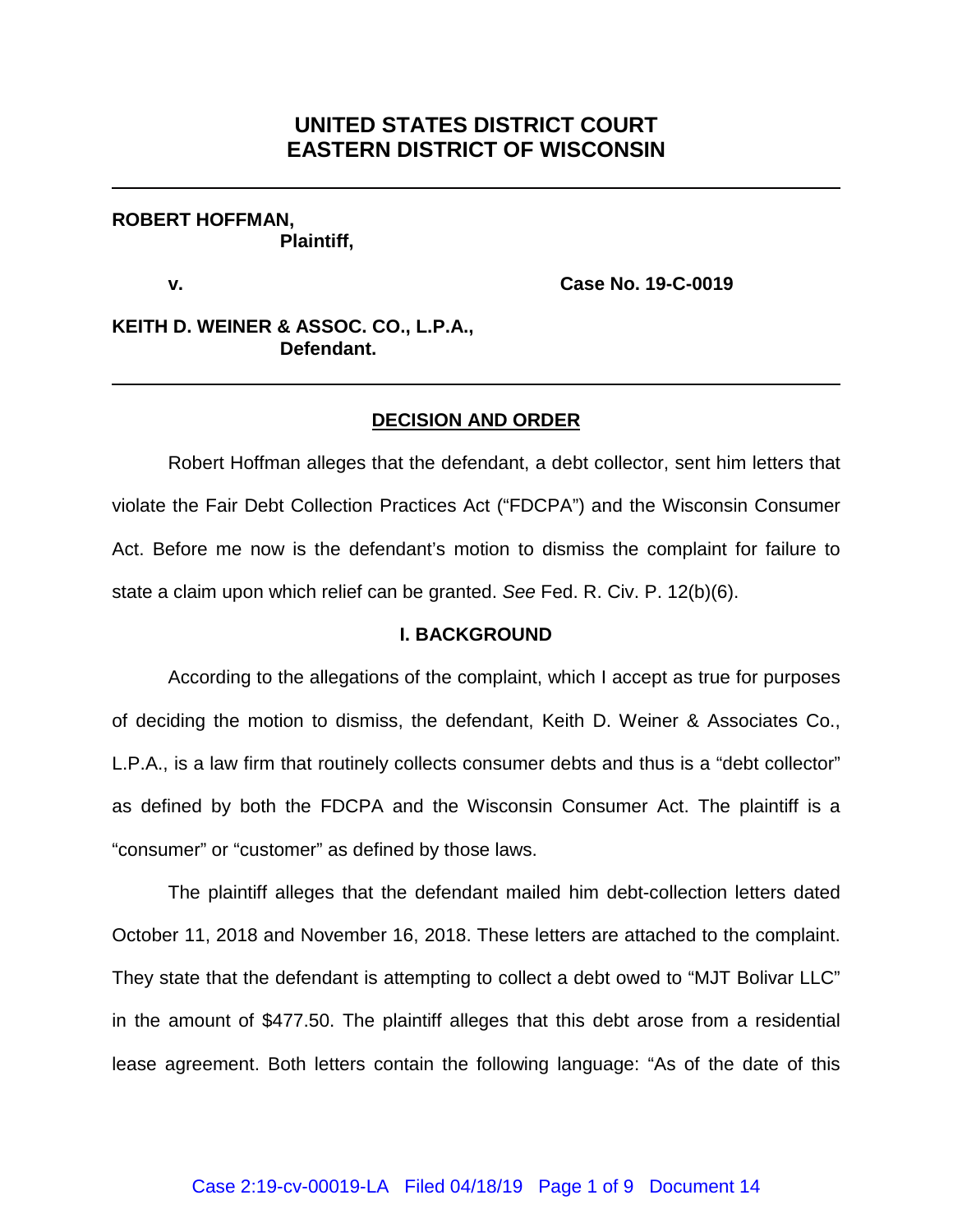letter, you owe the balance stated above. Because of interest and other charges that may vary from day to day, the amount due on the day you pay may be greater."

The plaintiff alleges that including this language in the letters violated the FDCPA and the Wisconsin Consumer Act because the language is false and misleading. The plaintiff alleges that the defendant does not—and cannot—add "interest and other charges that may vary from day to day." Compl. ¶¶ 30–33. Thus, alleges the plaintiff, the letter is likely to trick the consumer into thinking that if he or she does not pay immediately, the balance owed will grow, when in fact the defendant would not and could not add interest and other charges to the balance.

The defendant contends that its letters were not misleading as a matter of law because the language at issue was prescribed by the Seventh Circuit as a form of "safe harbor" for creditors to use in their collection letters. *See Miller v. McCalla, Raymer, Padrick, Cobb, Nichols, & Clark, L.L.C.*, 214 F.3d 872, 876 (7th Cir. 2000). The defendant also argues that the letters were not misleading as a matter of law because, at some point in the future, the debt might be reduced to judgment, at which point the defendant would be entitled to collect post-judgment interest under Wisconsin law, which would "vary from day to day."

#### **II. DISCUSSION**

To survive a Rule 12(b)(6) motion, a plaintiff must "state a claim to relief that is plausible on its face." *Bell Atl. Corp. v. Twombly*, 550 U.S. 544, 570 (2007). "A claim has facial plausibility when the plaintiff pleads factual content that allows the court to draw the reasonable inference that the defendant is liable for the misconduct alleged." *Ashcroft v. Iqbal*, 556 U.S. 662, 678 (2009). The complaint must, at a minimum, "give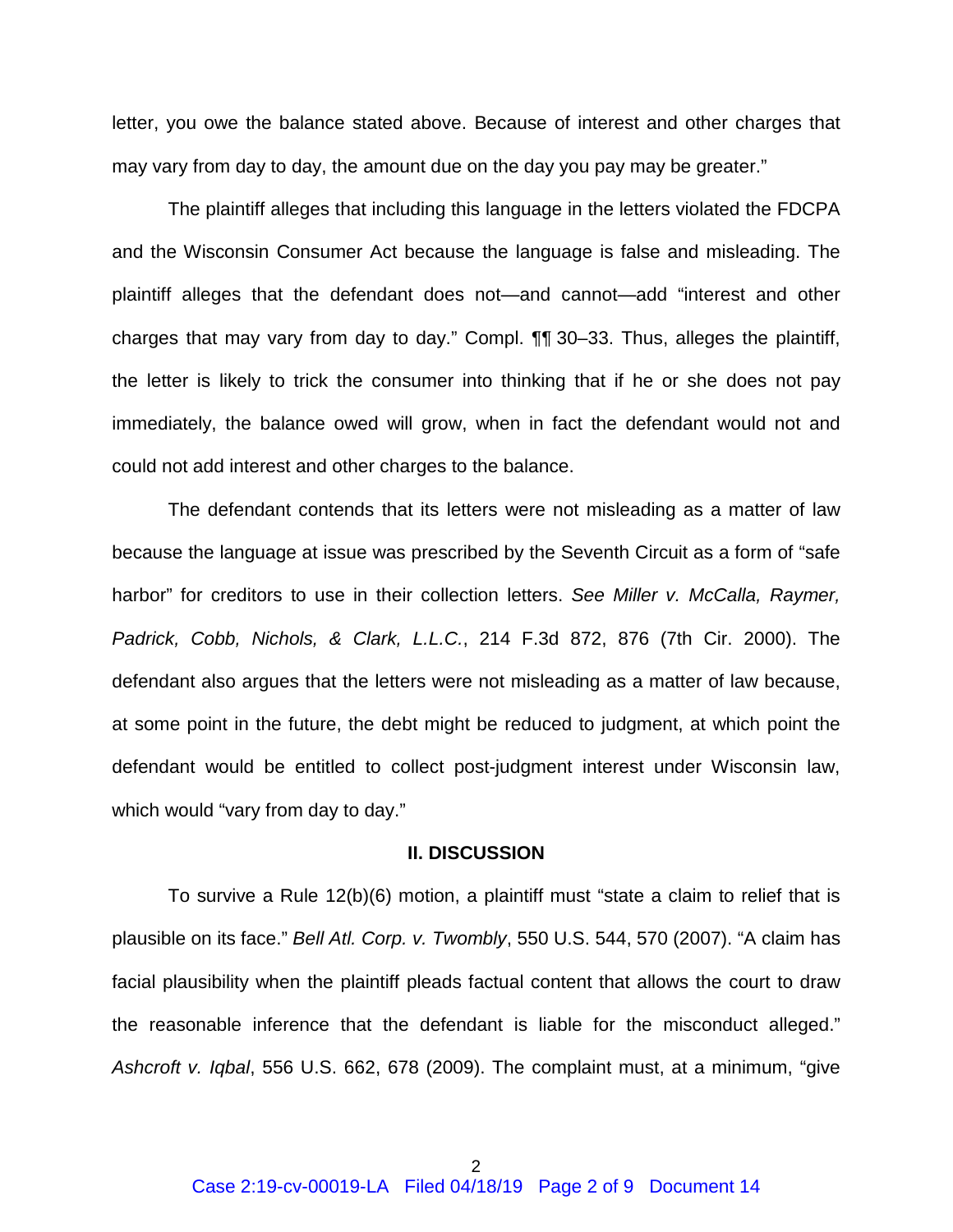the defendant fair notice of what the claim is and the grounds upon which it rests." *Twombly*, 550 U.S. at 555. In construing a plaintiff's complaint, I assume that all factual allegations are true but disregard statements that are conclusory. *Iqbal*, 556 U.S. 678.

In the present case, the plaintiff seeks relief under both the FDCPA and the Wisconsin Consumer Act. However, in their briefs, the parties focus on the FDCPA and agree that the fate of the claim under the Wisconsin Consumer Act is tied to the fate of the claim under the FDCPA. Thus, I will discuss only the FDCPA.

Because the language at issue in this case is based on the *Miller* safe-harbor formula, I begin by discussing that case. It involved a claim that the debt collector violated the statutory duty to state the amount of the debt. 214 F.3d at 875 (citing 15 U.S.C. § 1692g(a)(1)). The letter stated that the "unpaid principal balance" of the loan was \$178,844.65 but added that "this amount does not include accrued but unpaid interest, unpaid late charges, escrow advances or other charges for preservation and protection of the lender's interest in the property, as authorized by your loan agreement. The amount to reinstate or pay off your loan changes daily. You may call our office for complete reinstatement and payoff figures." *Id.* The court held that the letter did not comply with the requirement to state the amount of the debt. *Id.* It noted that the unpaid principal balance was only part of the debt and that the FDCPA required the debt collector to state the total amount due—including interest and other charges—on the date the letter was sent. *Id.* at 875–76.

The court, however, recognized that the debt collector faced some difficulty in accurately stating the total amount of the debt when the amount changed daily. *Id.* For this reason, the court created the safe-harbor language at issue in this case and held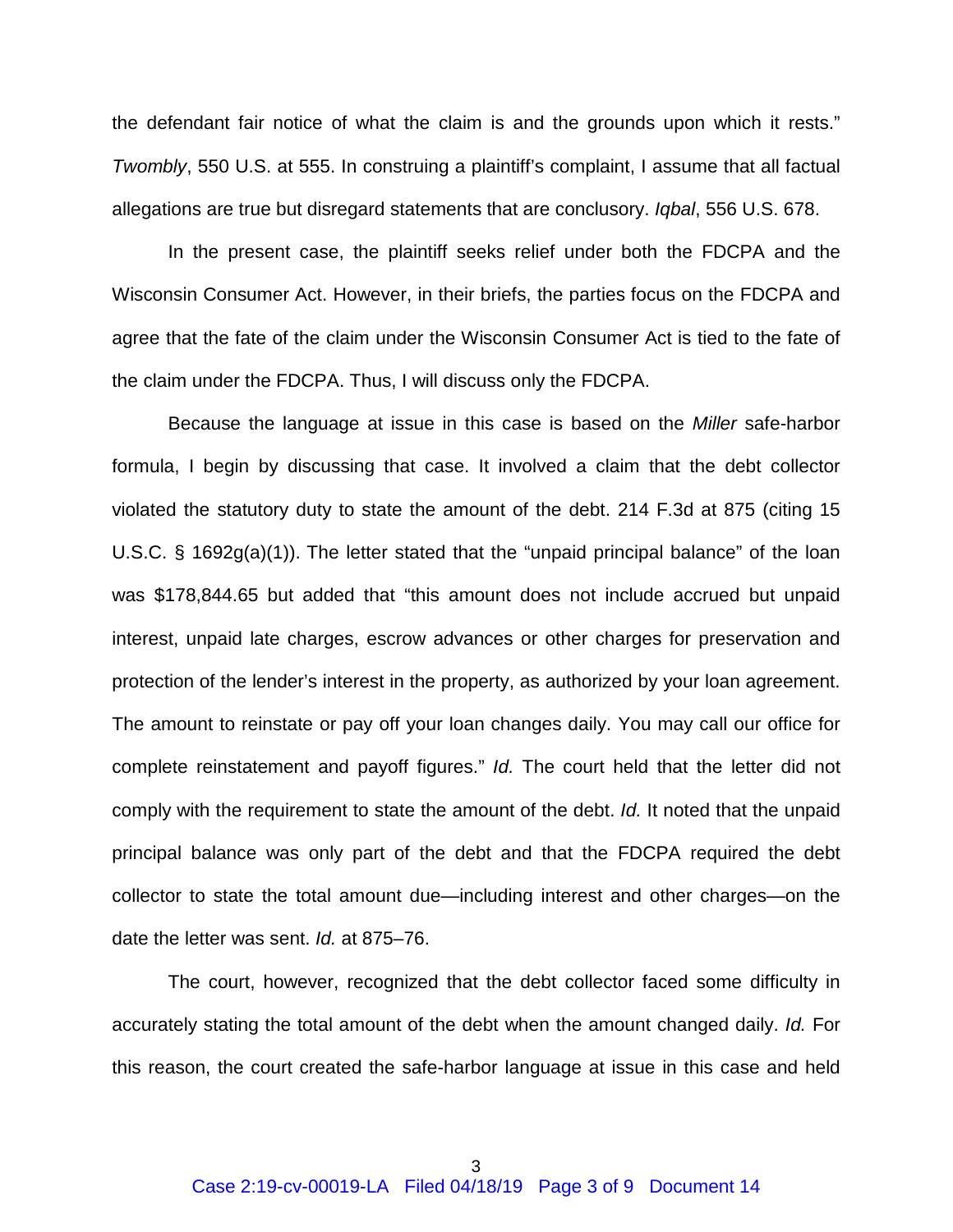that use of such language would satisfy the debt collector's duty to state the amount of the debt in cases where the amount varies from day to day. *Id.* at 876. This is the language:

As of the date of this letter, you owe  $\frac{1}{2}$  [the exact amount due]. Because of interest, late charges, and other charges that may vary from day to day, the amount due on the day you pay may be greater. Hence, if you pay the amount shown above, an adjustment may be necessary after we receive your check, in which event we will inform you before depositing the check for collection. For further information, write the undersigned or call 1–800– [phone number].

### *Id.*

In the present case, the defendant used a variation of this safe-harbor language in its letters. The defendant stated the exact amount due at the top of each letter, and in the body stated: "As of the date of this letter, you owe the balance stated above. Because of interest and other charges that may vary from day to day, the amount due on the day you pay may be greater."

Here, the plaintiff does not allege that the defendant violated the statutory requirement to state the amount of the debt. In other words, the plaintiff has not brought the type of claim at issue in *Miller*, to which the safe-harbor language would be a defense. Instead, the plaintiff alleges that using the safe-harbor language in this case where the amount of the debt does not vary from day to day—rendered the letter false, deceptive, or misleading, in violation of 15 U.S.C. § 1692e. (The plaintiff also alleges that the same conduct violates § 1692f, which prohibits a debt collector from using unfair or unconscionable means to collect a debt, but this is duplicative of the claim under § 1692e, which better fits the facts of this case.)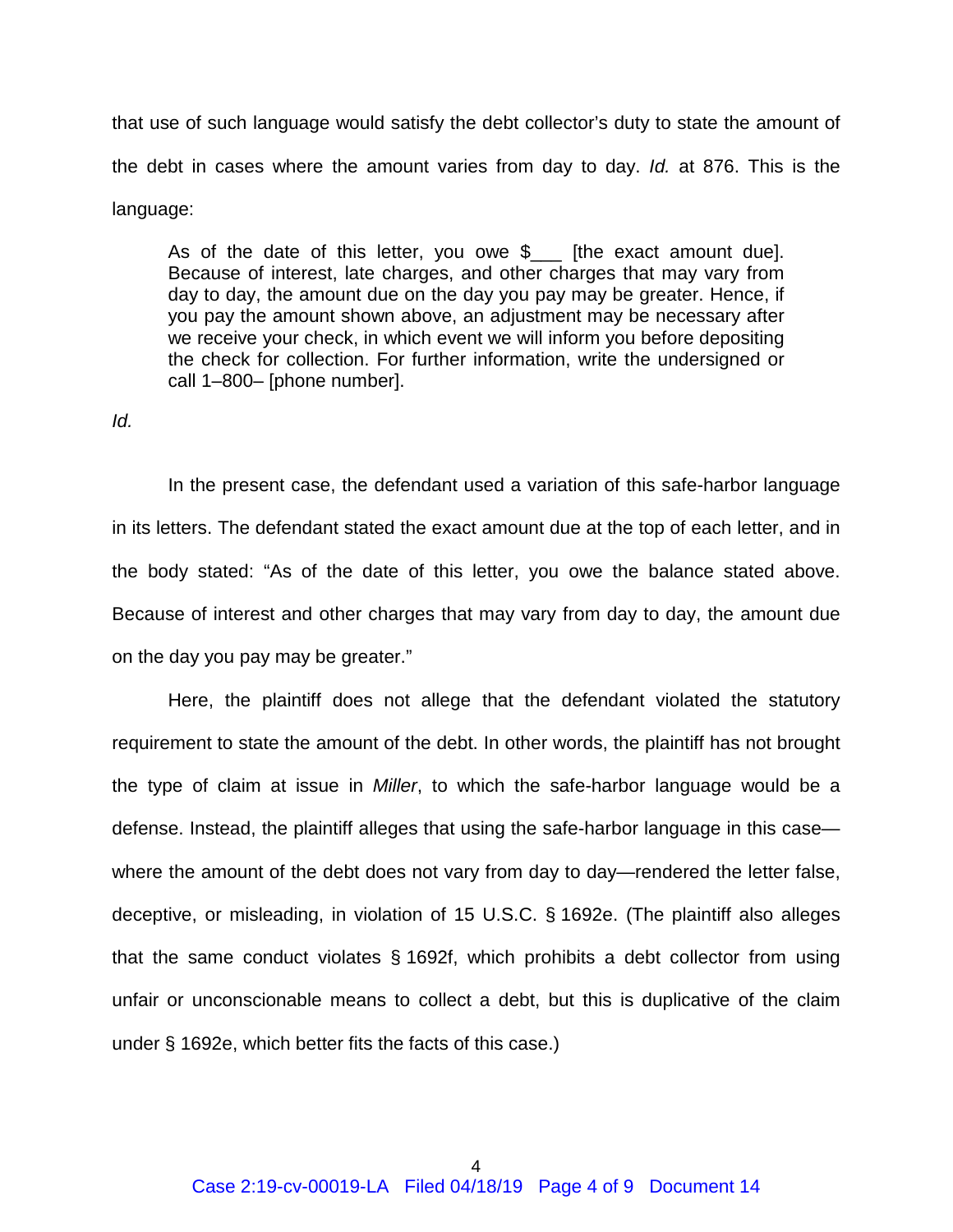The Seventh Circuit has recognized that a debt collector's use of the *Miller* safeharbor language can result in liability under § 1692e when the language is not appropriate for the circumstances surrounding the debt at issue. *See Boucher v. Finance Sys. of Green Bay, Inc.*, 880 F.3d 362, 366–71 (7th Cir. 2018). In *Boucher*, the debts were medical bills on which interest was accruing. The debt collector mailed the plaintiffs letters containing the *Miller* safe-harbor language: "As of the date of this letter, you owe [a stated amount]. Because of interest, late charges, and other charges that may vary from day to day, the amount due on the day you pay may be greater." *Id.* at 365. The plaintiffs alleged that the debt collector's letter was false, in violation of § 1692e, because, under applicable law, the debt collector could not lawfully or contractually impose "late charges and other charges." *Id.* The Seventh Circuit agreed, finding that the letter falsely implied a possible outcome—the imposition of "late charges and other charges"—that could not legally come to pass. *Id.* at 367. The court held that although the challenged language was part of the *Miller* safe-harbor formula, the debt collector used it in an inaccurate manner and thus violated § 1692e. *Id.* at 370. The court recognized that "although the *Miller* language is not misleading or deceptive on its face, it may nevertheless be inaccurate under certain circumstances." *Id.* The court wrote that "debt collectors cannot immunize themselves from FDCPA liability by blindly copying and pasting the *Miller* safe harbor language without regard for whether that language is accurate under the circumstances." *Id.* at 371. Rather, debt collectors must "tailor boiler-plate language to avoid ambiguity." *Id.*

In the present case, the plaintiff alleges that the defendant's use of the *Miller* language renders its letters false and misleading because the defendant does not—and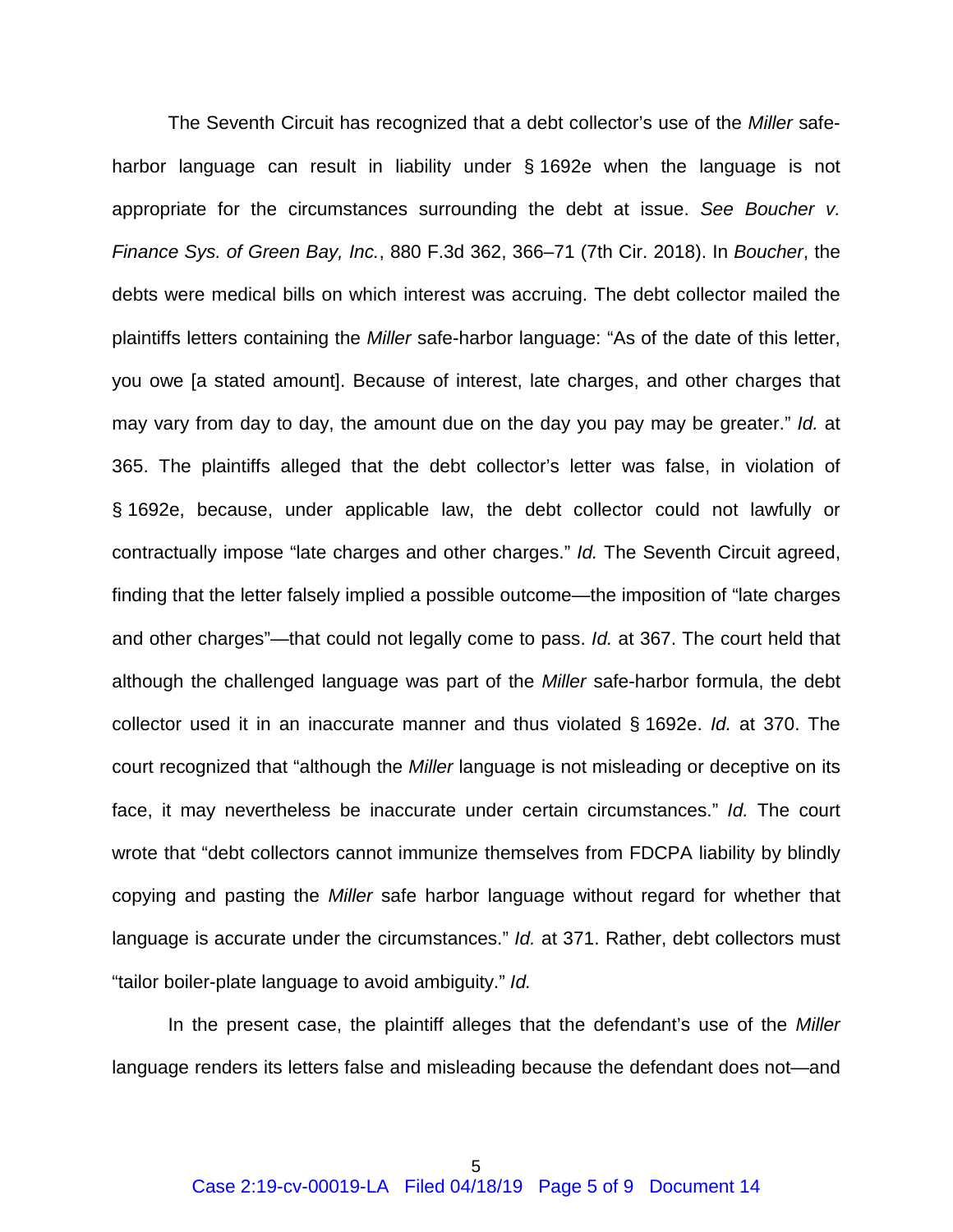cannot—add any form of "interest" or "other charges that may vary from day to day" to the amount owed. Instead, the total amount owed is simply \$477.50. Thus, the claim that the plaintiff has brought is not subject to *Miller* "immunity." Instead, like in *Boucher*, the plaintiff contends that use of the safe-harbor language was inappropriate because it did not match the circumstances surrounding the debt. Accordingly, the complaint is not subject to dismissal on the ground that the challenged language is part of the *Miller*  safe-harbor formula.

The defendant contends that its use of the safe-harbor language was appropriate and not misleading because even though it has no right to add interest or other variable charges now, it might in the future bring a lawsuit to collect the amount owed, and if it wins that suit, it would be entitled to add post-judgment interest to the balance due. But the complaint itself alleges that the defendant "does not" and "cannot" add any form of interest to the amount due. Compl. ¶¶ 30–33. When deciding a motion to dismiss, I must accept these factual allegations as true. *See, e.g., Reed v. Palmer*, 906 F.3d 540, 549 (7th Cir. 2018). Here, the defendant's argument that it might bring a suit and might collect post-judgment interest contradicts the complaint's factual allegations that the defendant does not and cannot collect any interest. For this reason, the defendant's argument about post-judgment interest is not properly raised in a motion to dismiss. Still, the plaintiff concedes that, as a matter of Wisconsin law, a judgment creditor is entitled to collect post-judgment interest. Thus, I will address whether the possibility of collecting post-judgment interest in the future renders the *Miller* language not false or misleading in this case as a matter of law.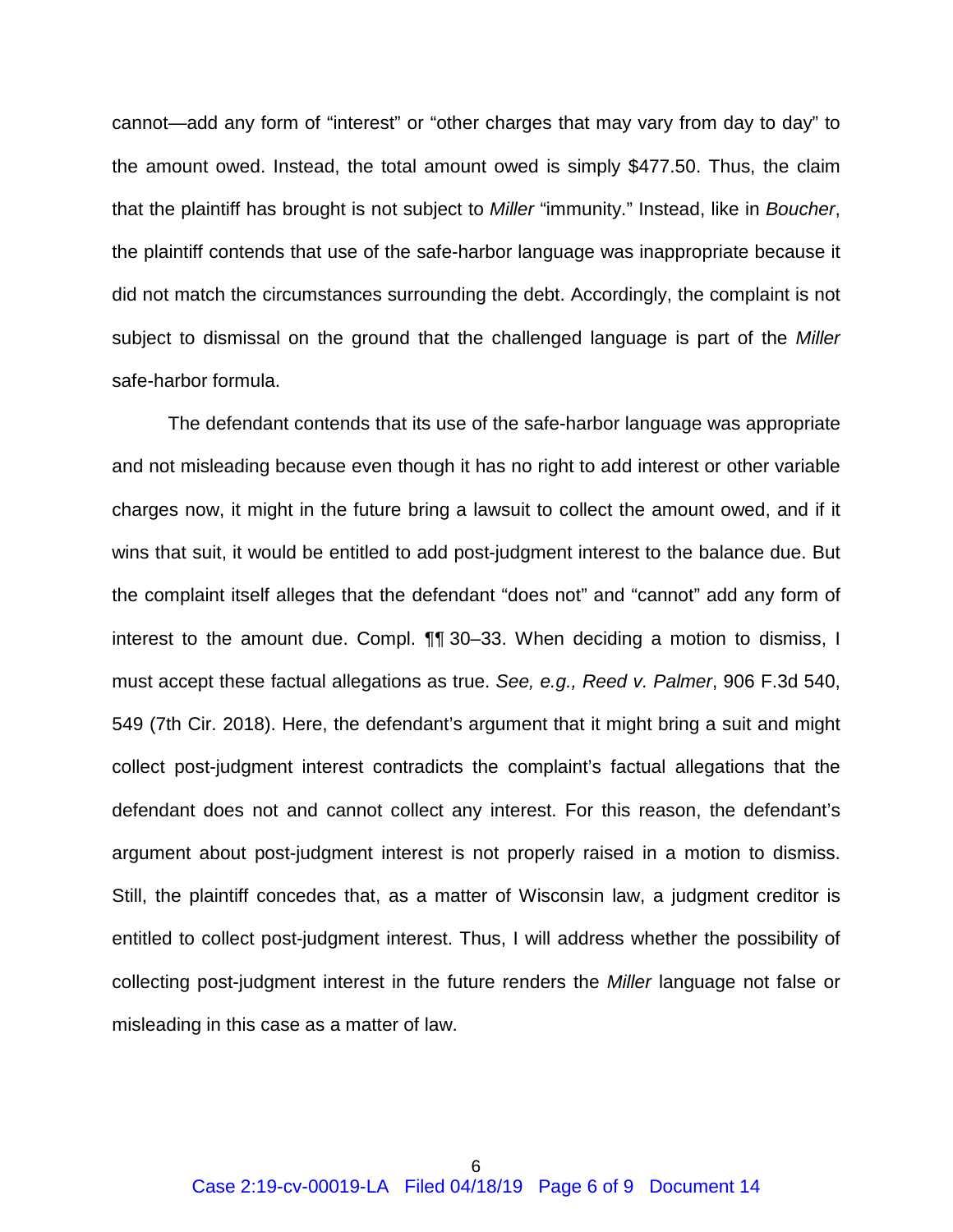The answer is no. It is at least plausible to think that a consumer would be misled by a debt collector's stating that the amount due may "vary from day to day" when, as of the date the letter was sent, the amount due was fixed and the debt collector had no right to add interest or other charges. The consumer might understand the statement as meaning that the debt collector has an *existing* right to assess interest and other charges on the balance due and that therefore even a short delay in payment might cause the balance to grow. But if neither the creditor nor the debt collector has commenced a suit to collect the debt, and the debt has not been reduced to judgment, the debt collector has no existing right to assess post-judgment interest. Indeed, the debt collector might never have the right to collect post-judgment interest even if it decides to sue, for it could lose the lawsuit. In this context, the debt collector misleads by implying that it could, as of the date of the letter, add "interest and other charges that may vary from day to day." The speculative possibility that the debt collector may eventually be entitled to collect post-judgment interest does not render the statement accurate and not misleading.

The defendant contends that this result puts it in a "Catch-22 scenario." Reply Br. at 6. It reasons that if it omitted the *Miller* language from its letter and later obtained a judgment and sought to collect post-judgment interest, the plaintiff could sue it for failing to accurately state the amount of the debt in its initial dunning letters. But the defendant's concern about this hypothetical scenario is unfounded. It cites no case holding that the statutory requirement to state the amount of the debt includes notifying the consumer that if, in the future, the debt collector brings a lawsuit to collect the balance owed and wins, it will be entitled to post-judgment interest. Moreover, the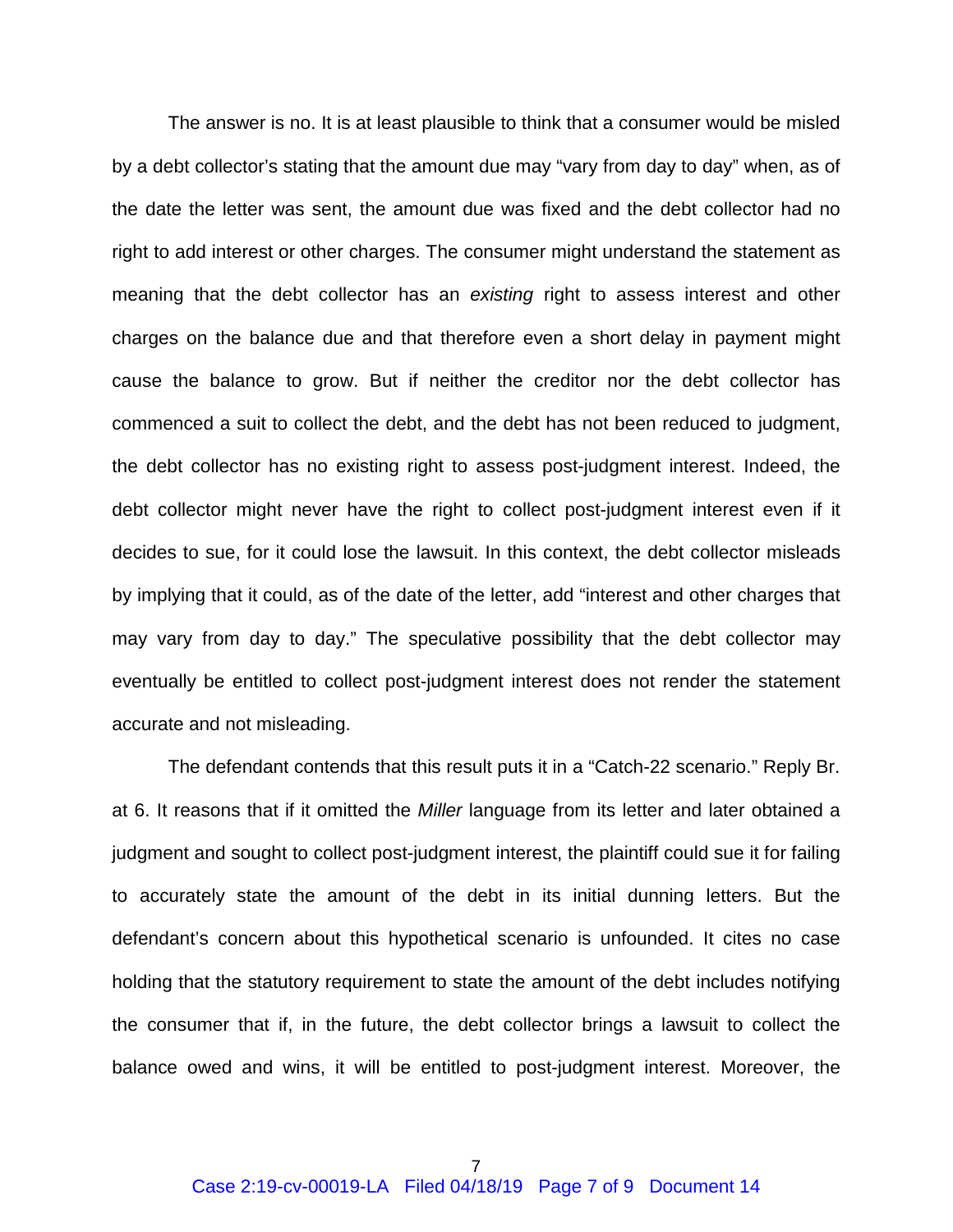Seventh Circuit has held that, in stating the amount of the debt, the debt collector is not required to inform the debtor of "court costs, attorney's fees, or other penalties which may be imposed by statute." *Veach v. Sheeks*, 316 F.3d 690, 693 (7th Cir. 2003). This is so, the court reasoned, because the "amount of the debt" provision is designed to inform the debtor of what the obligation is, not what the final, worst-case scenario could be. *Id.* Thus, a dunning letter does not have to inform a consumer that in the event the debt collector brings a lawsuit to collect and wins, it may add post-judgment interest to the balance due.

Moreover, even if the FDCPA required the debt collector to include such information in its initial dunning letters (which it does not), the debt collector could avoid a Catch-22 by simply drafting its letters to clearly state that it might be entitled to add post-judgment interest if it brings a lawsuit to collect the debt and wins. For example, the debt collector could state the amount owed as of the date of the letter and then state that "if we decide to file a lawsuit to collect this debt and win, we may add court costs and post-judgment interest to the balance stated above." In other words, the debt collector is not compelled to repurpose the *Miller* safe-harbor language to a situation for which it was not designed.

Accordingly, the defendant has not shown that its letters were not false and misleading as a matter of law.